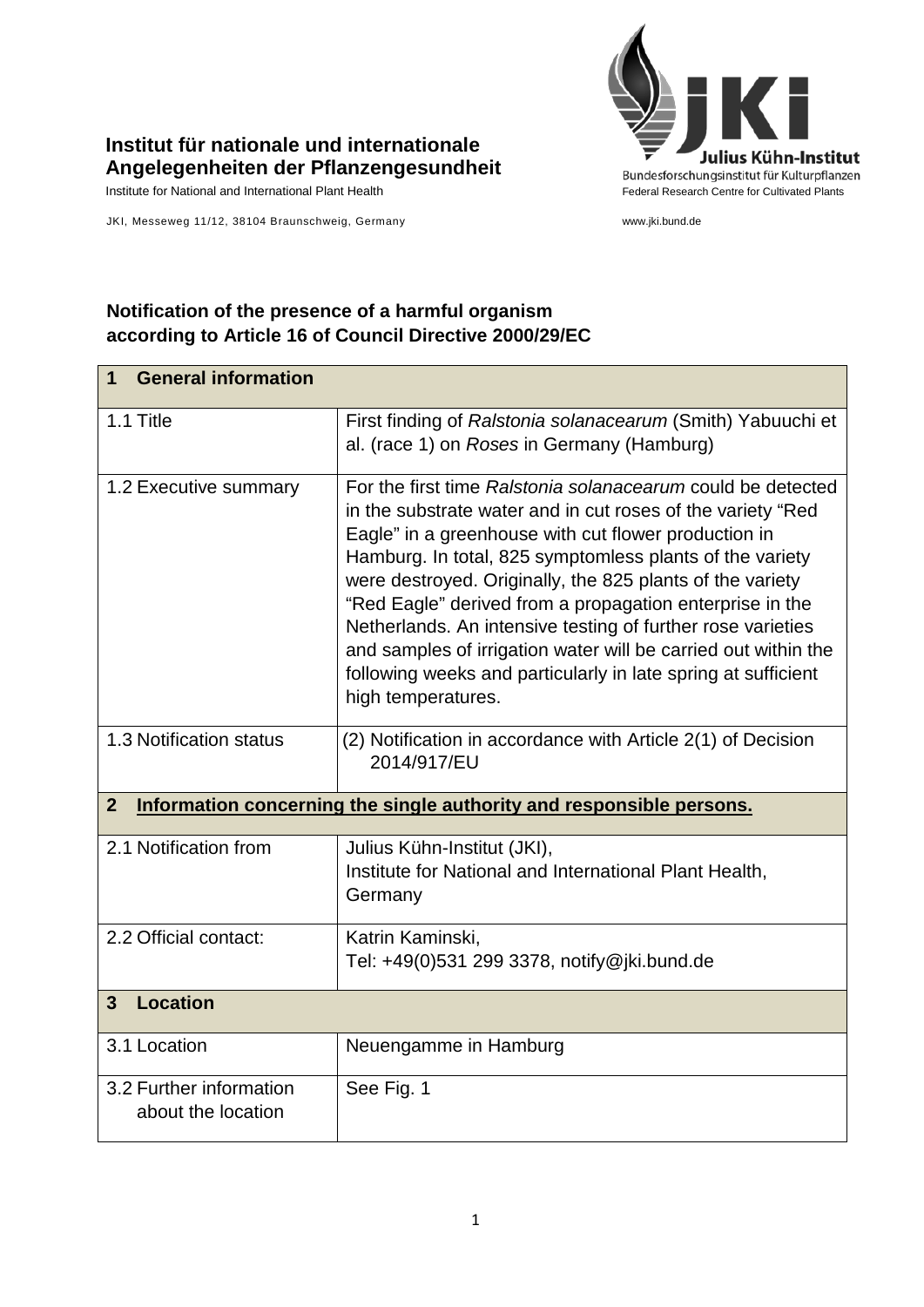| Reason of the notification and the pest status<br>4                                                                                      |                                                                                                                                                                                                                                                                                                                                                                                                    |  |
|------------------------------------------------------------------------------------------------------------------------------------------|----------------------------------------------------------------------------------------------------------------------------------------------------------------------------------------------------------------------------------------------------------------------------------------------------------------------------------------------------------------------------------------------------|--|
| 4.1 First finding in the area                                                                                                            | (2) First confirmed presence of the harmful<br>organism on roses in Germany                                                                                                                                                                                                                                                                                                                        |  |
| 4.2 Pest status of the area where<br>the harmful organism has<br>been found present, after the<br>official confirmation.                 | (11) Transient: under eradication                                                                                                                                                                                                                                                                                                                                                                  |  |
| 4.3 Pest status in Germany<br>before the official<br>confirmation of the presence,<br>or suspected presence, of<br>the harmful organism. | (8) Absent: no pest records on roses                                                                                                                                                                                                                                                                                                                                                               |  |
| 4.4 Pest status in Germany after<br>the official confirmation of the<br>presence of the harmful<br>organism.                             | Present, only one part of a greenhouse<br>concerned, under surveillance and eradication                                                                                                                                                                                                                                                                                                            |  |
| Finding, sampling, testing and confirmation of the harmful organism.<br>5                                                                |                                                                                                                                                                                                                                                                                                                                                                                                    |  |
| 5.1 How the presence or<br>appearance of the harmful<br>organism was found.                                                              | (2) The harmful organism was found during an<br>official survey related to an existing outbreak of R.<br>solanacearum (race 1) in enterprises for the<br>production of cut flowers and propagation of roses<br>in the Netherlands.<br>The basis for the survey was the list of<br>consignments of possibly infested plants of roses<br>which was made available by the NPPO of the<br>Netherlands. |  |
| 5.2 Date of finding:                                                                                                                     | 30 <sup>th</sup> November 2015                                                                                                                                                                                                                                                                                                                                                                     |  |
| 5.3 Sampling for laboratory<br>analysis.                                                                                                 | Visually no typical infestation symptoms for R.<br>solanacearum could be found on the plants during<br>the three sampling dates. However, a beginning<br>browning of the vascular bundle of at least two<br>stalk pieces could be observed.                                                                                                                                                        |  |
|                                                                                                                                          | Sampling:<br>1.) 24-11-2015:                                                                                                                                                                                                                                                                                                                                                                       |  |
|                                                                                                                                          | 10 stalk pieces (shoot base) of the variety "Red<br>Eagle" in greenhouse No 10.                                                                                                                                                                                                                                                                                                                    |  |
|                                                                                                                                          | 2.) 30-11-2015:                                                                                                                                                                                                                                                                                                                                                                                    |  |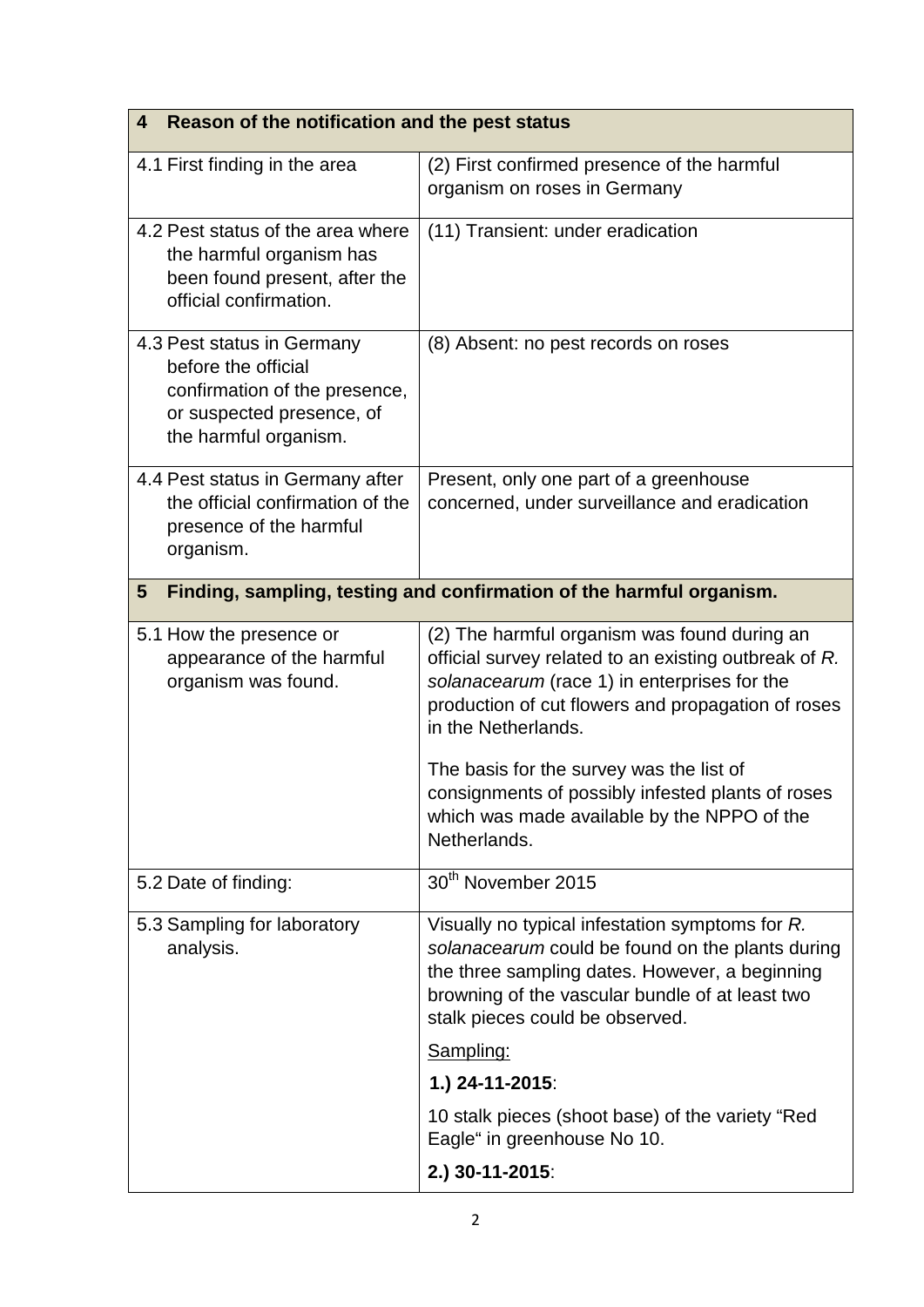|                                                                | After the first positive PCR results on "Red Eagle"<br>sampling of further 30 stalk pieces from each of<br>the two plots of this variety in greenhouses No. 10<br>and 17.                                                      |
|----------------------------------------------------------------|--------------------------------------------------------------------------------------------------------------------------------------------------------------------------------------------------------------------------------|
|                                                                | Sampling of irrigation water from the accumulators<br>in the greenhouses 10 and 17 as well as from the<br>accumulation tank before entry into the slow sand<br>filter and from the tank after passing the slow sand<br>filter. |
|                                                                | 3.) 09-12-2015:                                                                                                                                                                                                                |
|                                                                | Taking of 4 substrate blocks with 10 plants of the<br>variety "Red-Eagle" per block. Water samples<br>were gained from the substrate blocks by<br>pressing.                                                                    |
| 5.4 Name and address of the<br>Laboratory.                     | Behörde für Wirtschaft, Verkehr und Innovation<br>Pflanzenschutzamt Hamburg<br>Sachgebiet Pflanzenschutzdienst<br>Diagnoselabor<br>Brennerhof 123<br>22113 Hamburg                                                             |
| 5.5 Diagnostic method.                                         | Diagnosis according to EPPO-Diagnostic Protocol<br>PM 7/21(1) - Ralstonia solanacearum:                                                                                                                                        |
|                                                                | Following testing procedures were carried out:                                                                                                                                                                                 |
|                                                                | <b>Conventional PCR:</b>                                                                                                                                                                                                       |
|                                                                | Testing via biovar-unspecific primer on 27-11-<br>2015                                                                                                                                                                         |
|                                                                | Testing via biovar-specific primer on 07-12-<br>2015                                                                                                                                                                           |
|                                                                | IF-Test (Positive result 04-12-2015)                                                                                                                                                                                           |
|                                                                | Pathogenity test on tomato plants including re-<br>$\bullet$<br>isolation of Ralstonia solanacearum:                                                                                                                           |
|                                                                | completion of biotest 18-12-2015<br>$\circ$                                                                                                                                                                                    |
|                                                                | Cultivation from bacteria that were isolated from<br>$\circ$<br>symptomatic tomato plants on semi selective<br>medium from 23-12-2015 on                                                                                       |
|                                                                | Positive PCR-result on reisolated Ralstonia<br>solanacearum culture on 30-12-2015                                                                                                                                              |
| 5.6 Date of official confirmation<br>of the harmful organism's | 30 <sup>th</sup> December 2015                                                                                                                                                                                                 |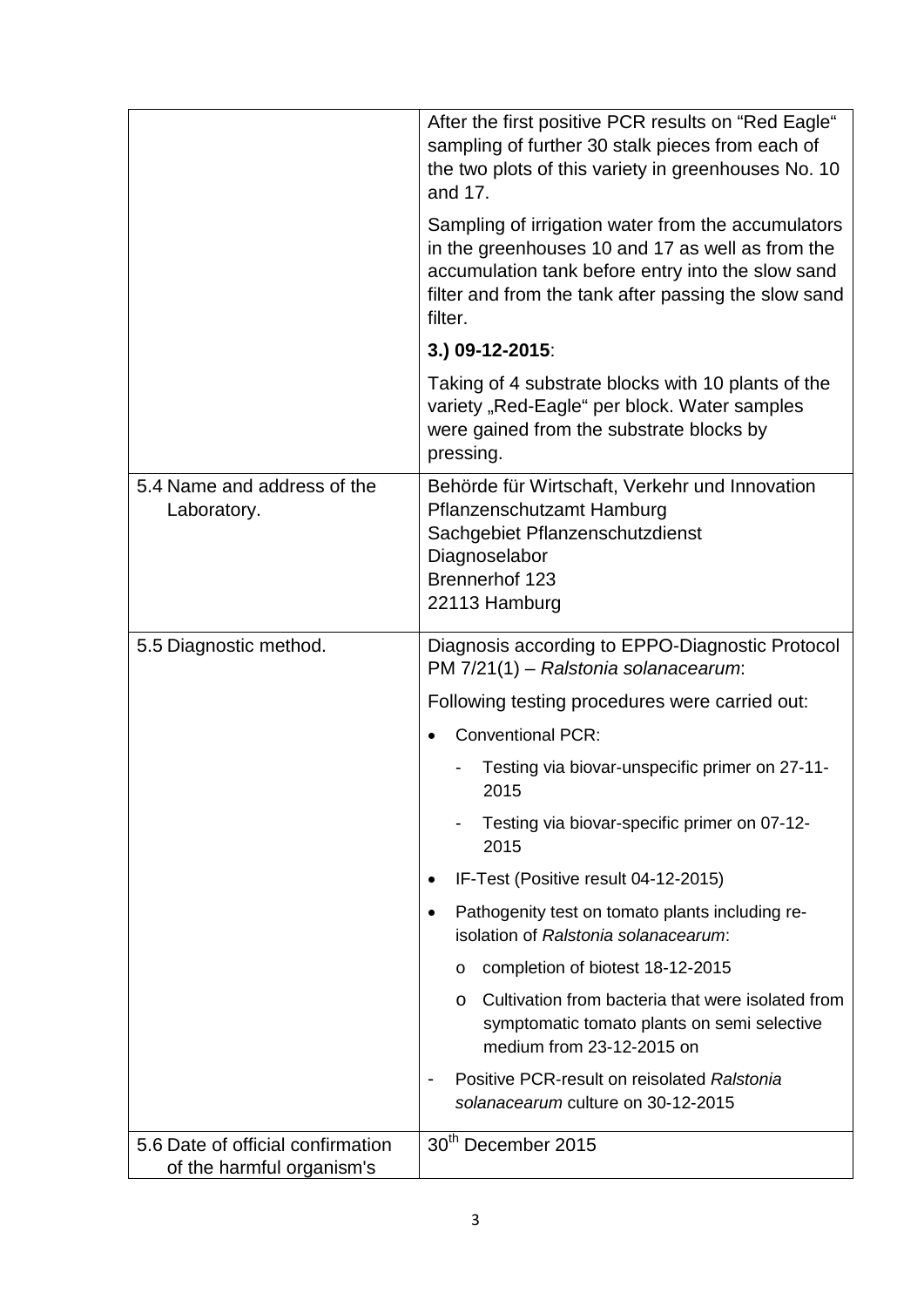| identity.                                                                     |                                                                                                                                                                                                                                                                                                                                                                                                                                                                                                                                                                                                                                                                                                        |  |
|-------------------------------------------------------------------------------|--------------------------------------------------------------------------------------------------------------------------------------------------------------------------------------------------------------------------------------------------------------------------------------------------------------------------------------------------------------------------------------------------------------------------------------------------------------------------------------------------------------------------------------------------------------------------------------------------------------------------------------------------------------------------------------------------------|--|
| Infested area, and the severity and source of the outbreak in that area.<br>6 |                                                                                                                                                                                                                                                                                                                                                                                                                                                                                                                                                                                                                                                                                                        |  |
| 6.1 Size and delimitation of the<br>infested area.                            | 825 rose plants (substrate cultivation) of the<br>variety "Red Eagle" were declared infested. In<br>each case the infested plants were planted in 4<br>bed rows in the greenhouses 10 and 17 on an<br>area of app. 100 m <sup>2</sup> .                                                                                                                                                                                                                                                                                                                                                                                                                                                                |  |
| 6.2 Characteristics of the<br>infested area and its vicinity.                 | (3.1) Physically closed conditions - greenhouse<br>The company concerned cultivates cut flowers,<br>mainly cut roses. No self-propagation in the<br>enterprise.                                                                                                                                                                                                                                                                                                                                                                                                                                                                                                                                        |  |
| 6.3 Host plants in the infested<br>area and its vicinity.                     | As no complete host plant list for race 1 of<br>Ralstonia solanacearum is available there is no<br>comprehensive information on possible host<br>plants. However, the infested company is located<br>in the cultivation area "Vier- und Marschlande"<br>where additionally to diverse cut flowers and pot<br>plants (garden and balcony plants) also numerous<br>vegetables, including tomatoes, are cultivated to a<br>considerable extent.                                                                                                                                                                                                                                                           |  |
| 6.4 Infested plant(s), plant<br>product(s) and other<br>object(s).            | Rosa "Red Eagle"                                                                                                                                                                                                                                                                                                                                                                                                                                                                                                                                                                                                                                                                                       |  |
| 6.5 Vectors present in the area.                                              |                                                                                                                                                                                                                                                                                                                                                                                                                                                                                                                                                                                                                                                                                                        |  |
| 6.6 Severity of the outbreak.                                                 | Due to the currently low temperatures the severity<br>of the outbreak in the concerned company cannot<br>be fully estimated yet. Up to now R. solanacearum<br>was detected only in the variety "Red Eagle",<br>including the substrate water of this variety. A<br>variety which was harvested directly after the<br>variety "Red Eagle" is under intensive surveillance<br>because of the risk of mechanical transmission.<br>However, up to now the tests were negative<br>(further tests under quarantine conditions will<br>follow).<br>At the time of the control, neither the infested rose<br>variety nor other plants in the company showed<br>typical symptoms for infestation with Ralstonia |  |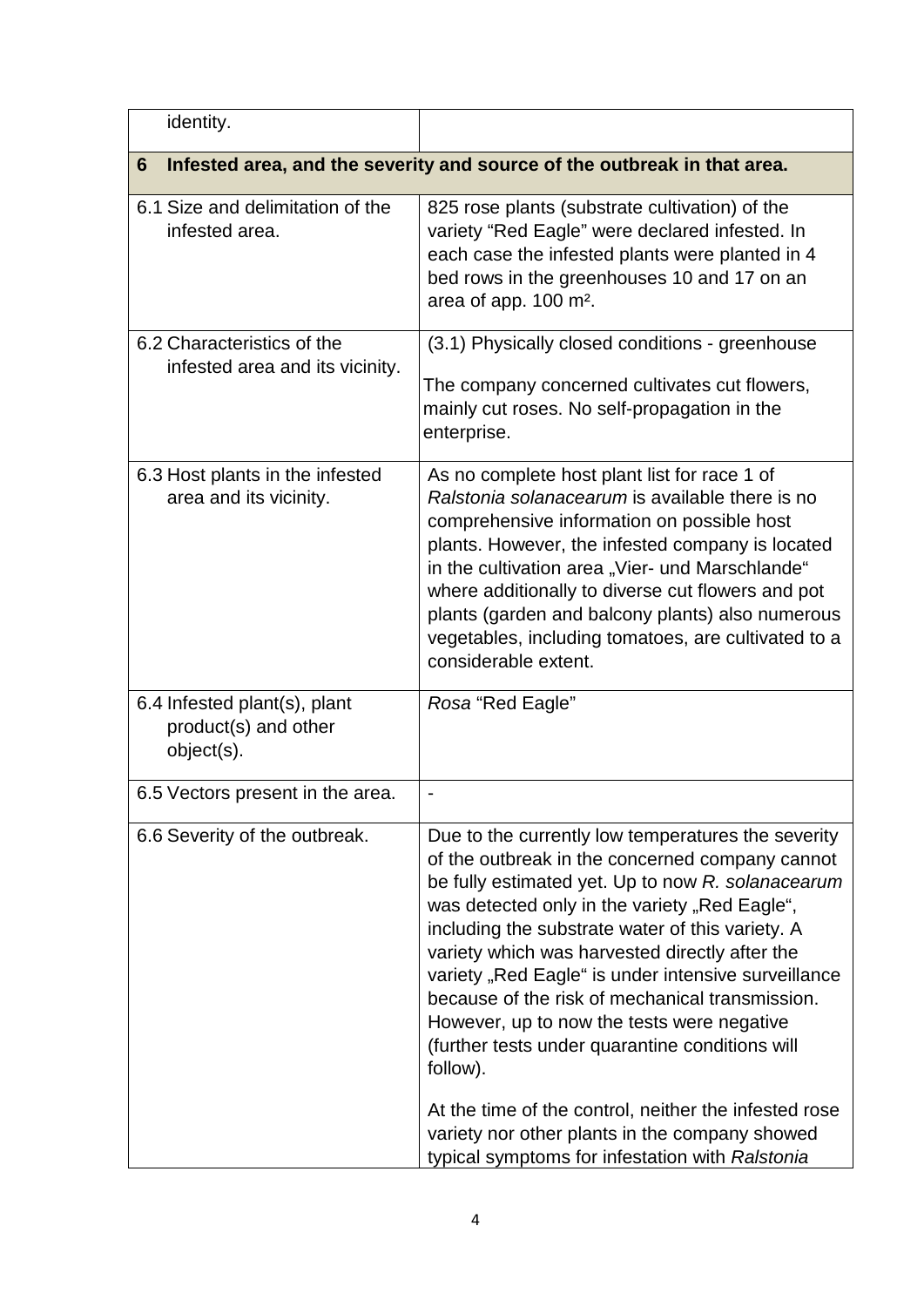|                                                                                      | solanacearum.                                                                                                                                                                                                                                                                                                                                                                                                                                                                                                                                                        |  |
|--------------------------------------------------------------------------------------|----------------------------------------------------------------------------------------------------------------------------------------------------------------------------------------------------------------------------------------------------------------------------------------------------------------------------------------------------------------------------------------------------------------------------------------------------------------------------------------------------------------------------------------------------------------------|--|
|                                                                                      | An intensive testing of further rose-varieties and<br>irrigation water samples will be carried out in the<br>following weeks and especially in late spring at<br>sufficiently high temperatures. Due to the irrigation<br>system and the cultivation measures which were<br>carried out prior to the detection of the infestation,<br>in the worst case rose crops in six further<br>greenhouse units would have to be destroyed.<br>Furthermore it will be investigated if other crops in<br>the whole enterprise (e.g. iris, tulip) were possibly<br>contaminated. |  |
| 6.7 Source of the outbreak.                                                          | Originally, the 825 plants of the variety "Red<br>Eagle" derived from a propagation company in the<br>Netherlands. They were delivered by a German<br>supplier to the company concerned.                                                                                                                                                                                                                                                                                                                                                                             |  |
| <b>Official phytosanitary measures.</b><br>$\overline{7}$                            |                                                                                                                                                                                                                                                                                                                                                                                                                                                                                                                                                                      |  |
| 7.1 Adoption of official<br>phytosanitary measures.                                  | 1) and 2) Official measures on the eradication of<br>the pest in the concerned enterprise/installation<br>were required:<br>Destruction of all plants and plant debris of the<br>variety "Red Eagle" including their substrates and<br>other material (parts of the irrigation facility which<br>were in contact with the plants)<br>Destruction of the rows on the left and the right<br>neighbouring to the infested variety<br>Ordering of comprehensive hygienic and<br>٠<br>disinfection measures                                                               |  |
| 7.2 Date of adoption of the<br>official phytosanitary<br>measures.                   | Oral order: 09-12-2015<br>Written order: 13-01-2016                                                                                                                                                                                                                                                                                                                                                                                                                                                                                                                  |  |
| 7.3 Identification of the area<br>covered by the official<br>phytosanitary measures. | Two greenhouse areas of app. 100 m <sup>2</sup> each.                                                                                                                                                                                                                                                                                                                                                                                                                                                                                                                |  |
| 7.4 Objective of the official<br>phytosanitary measures.                             | (1) Eradication                                                                                                                                                                                                                                                                                                                                                                                                                                                                                                                                                      |  |
| 7.5 Measures affecting the                                                           | It must be presumed that the infested<br>(2)                                                                                                                                                                                                                                                                                                                                                                                                                                                                                                                         |  |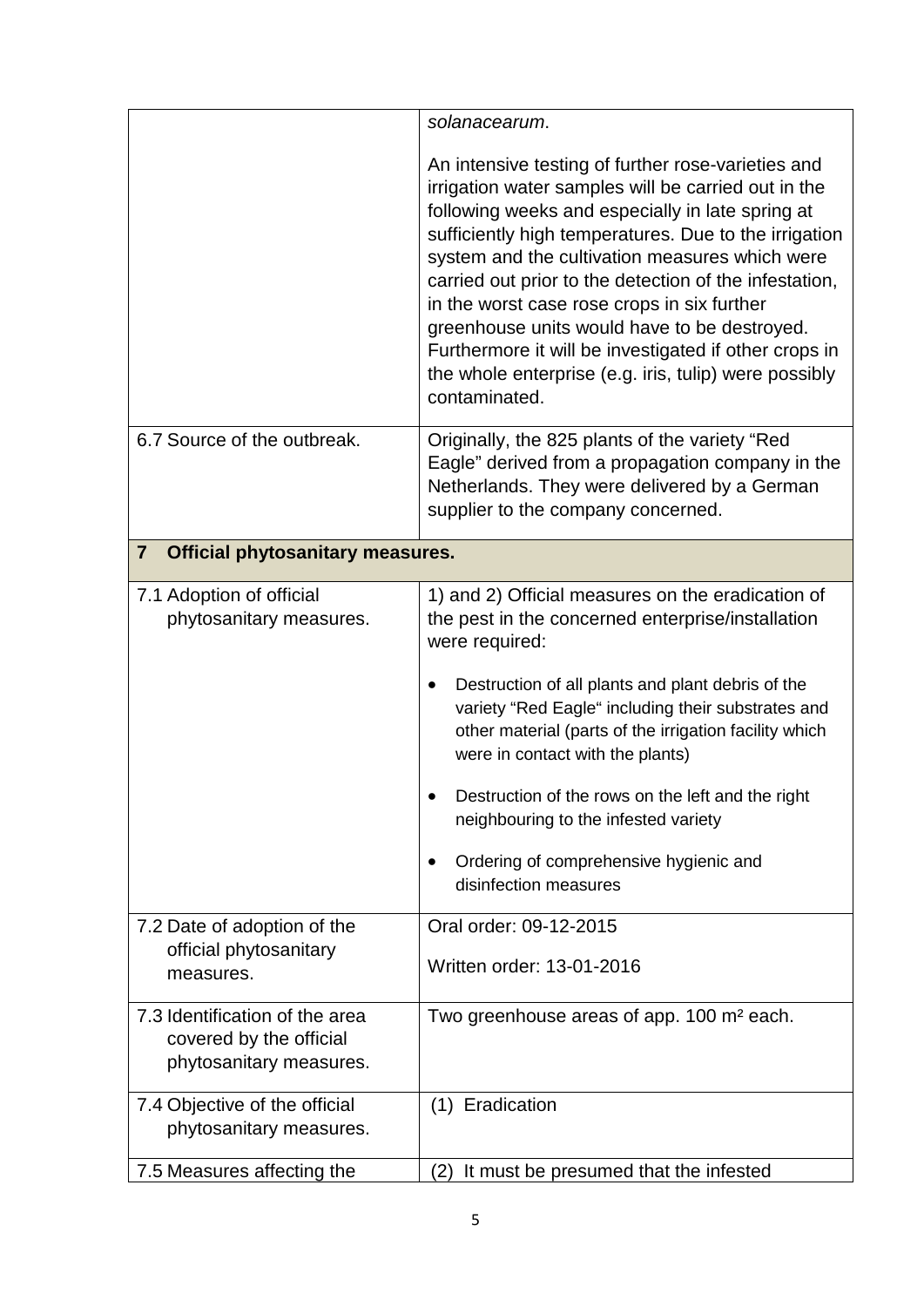| movement of goods.                                                   | company will temporarily be subjected to a<br>movement prohibition.                                                                                          |
|----------------------------------------------------------------------|--------------------------------------------------------------------------------------------------------------------------------------------------------------|
| 7.6 Specific surveys.                                                | The survey in the infested company has been<br>conducted since November 2015 and will continue<br>until the eradication of the infestation is<br>guaranteed. |
| 8<br><b>Pest risk</b><br>analysis/assessment                         | Pest risk assessment is not required<br>(1)<br>(harmful organism is listed in Annex I All of<br>Directive 2000/29/EC)                                        |
| 9<br>Links to relevant websites,<br>other sources of<br>information. |                                                                                                                                                              |